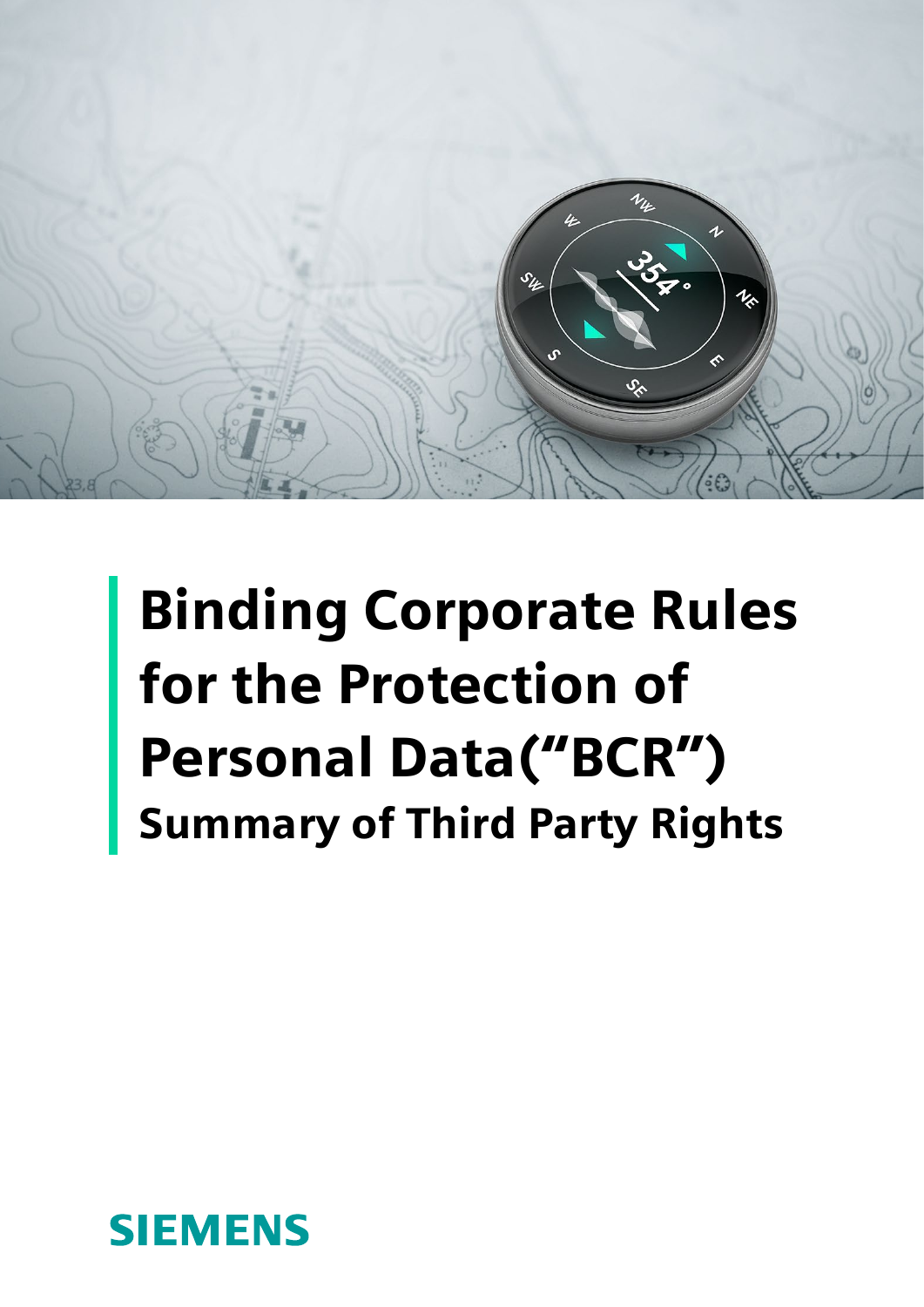## Binding Corporate Rules for the Protection of Personal Data ("BCR") Summary of Third Party Rights

## 1. Purpose of the BCR

Protecting the security and privacy of personal data is important to Siemens. Therefore, Siemens conducts its business in compliance with applicable laws on data privacy and data security. The BCR are internal rules adopted by Siemens, i.e. Siemens AG and its participating group companies, to adduce "adequate safeguards for the protection of the privacy and fundamental rights and freedoms of individuals" within the meaning of applicable data protection law, especially the data protection laws of member states of European Economic Area **("EEA")**.

## 2. Scope of the BCR

The BCR apply to the processing of all personal data by participating companies established

- outside an EEA country to the extent that this personal data has been transferred from a participating company established in an EEA country or established in a country with an adequate level of data protection as acknowledged by a decision of the EU Commission to a participating company established outside the EEA; and
- in an EEA country or in a country with an adequate level of data protection as acknowledged by a decision of the EU Commission.

## 3. Substantive principles for the processing of personal data

The following principles which derive specifically from the GDPR apply to the processing of personal data by participating companies within the scope of these BCR:

#### 3.1 Legitimacy & legality of data processing

The processing of personal data shall be done lawfully in compliance with the relevant statutory provisions and with due regard for the principles laid down in these BCR.

Processing is only permissible if at least one of the following prerequisites is fulfilled:

- The data subject has given consent to the processing of his or her personal data for one or more specific purposes;
- Data processing is necessary for the performance of a contract to which the data subject is party or in order to take steps at the request of the data subject prior to entering into a contract;
- Processing is necessary for compliance with a legal obligation to which the controller (for the purpose of these BCR **"controller"** shall mean the company which determines the purposes and means of data processing; dependent branches, places of business and permanent establishments are part of the controller) is subject;
- © Siemens 2022. All rights reserved. **2** • Processing is necessary in order to protect the vital interests of the data subject or of another natural person; or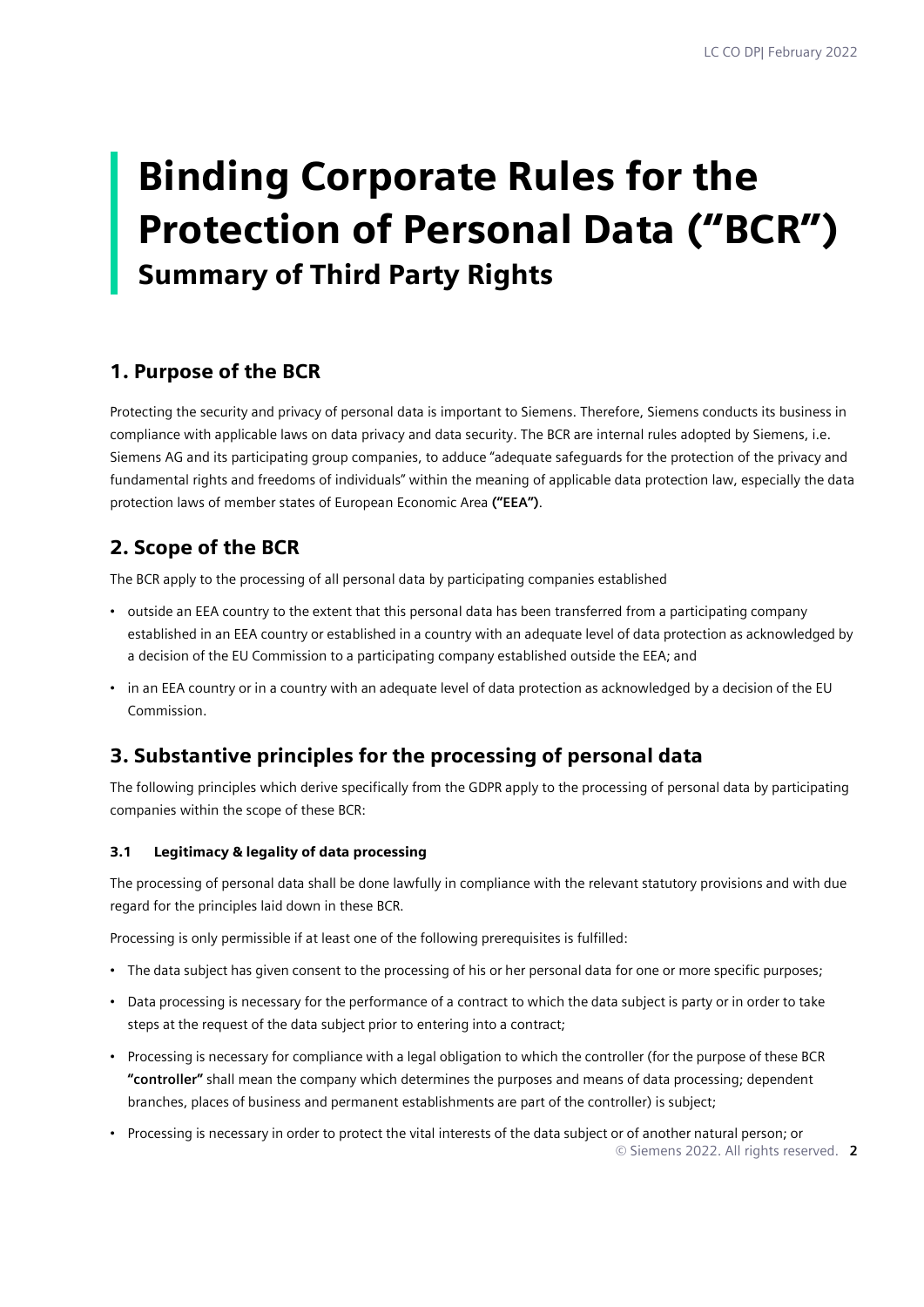- Processing is necessary for the purposes of the legitimate interests pursued by the controller or by a third party, except where such interests are overridden by the interests or fundamental rights and freedoms of the data subject which require protection of personal data, in particular where the data subject is a child.
- The controller shall provide simple, fast and efficient procedures that allow the data subject to withdraw his/her consent at any time.

#### 3.2 Purpose limitation

Personal data shall be collected for specified, explicit and legitimate purposes and not further processed in a manner that is incompatible with those purposes.

#### 3.3 Transparency, fairness and lawfulness

All participating companies shall process personal data lawfully, fairly and in a transparent manner in relation to the data subject. Data subjects whose personal data is processed by a participating company shall be provided with the information required by Article 13 and 14 GDPR by the participating company (in consultation with the transferring company, if applicable), in particular:

- Identity and contact details of the controller and of the transferring company;
- Categories of recipients or identity of the receiving entity;
- Purpose of processing;
- Origin of the data (unless this is personal data collected directly from the data subject);
- Right of objection to the processing of personal data of the data subject for advertising purposes; and
- Other information, e.g. rights of access, rectification and erasure.

#### 3.4 Data quality and data minimization

Personal data must be accurate and, where necessary, kept up to date. Every reasonable step must be taken to ensure that personal data that is inaccurate in regard to the purposes for which it is processed, is erased or rectified without delay.

Data processing shall be guided by the principle of data minimization. The objective is to process only such personal data as is adequate, relevant and limited to what is necessary in relation to the purposes for which they are processed. In particular, use is to be made of the possibility of anonymous or pseudonymous data, provided that the cost and effort involved is commensurate with the desired purpose. Statistical evaluations or studies based on anonymized or pseudonymized data are not relevant for data privacy protection purposes, provided that such data cannot be used to identify the data subject.

#### 3.5 Limited storage periods

Personal data which is no longer required for the business purposes (taking retention rights and duties into account), for which it was originally collected and stored, is to be erased.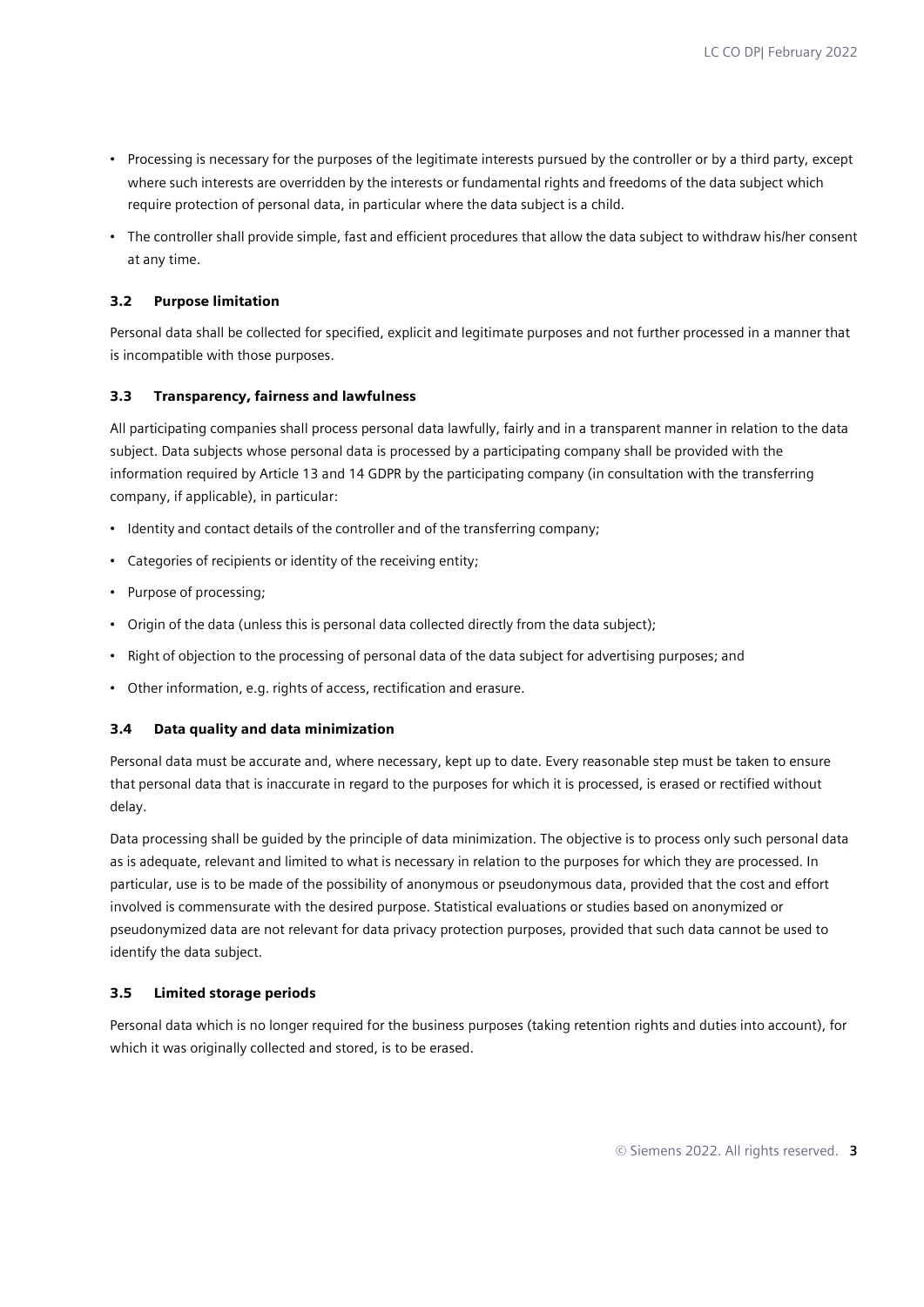#### 3.6 Onward transfer of data

The transfer of personal data from a participating company to a non-participating company (i.e. a company that is not bound to the BCR) outside the EEA is only permissible under the framework of Chapter V of the GDPR (Art. 45 – 49 GDPR). That means that the conditions laid down in Chapter V of the GDPR are complied with by the controller and processor, including for onward transfers of personal data from the third country or an international organization to another third country or to another international organization.

#### 3.7 Special categories of personal data

Processing of personal data revealing racial or ethnic origin, political opinions, religious or philosophical beliefs, or tradeunion membership, and the processing of genetic data, biometric data for the purpose of uniquely identifying a natural person, data concerning health or data concerning a natural person's sex life or sexual orientation shall be prohibited as a general principle.

Should the processing of special categories of personal data be necessary, the explicit consent of the data subject must be obtained, unless,

- processing is necessary to protect the vital interests of the data subject or of another natural person where the data subject is physically or legally incapable of giving consent;
- processing is necessary for the purposes of carrying out the obligations and exercising specific rights of the controller or of the data subject in the field of employment and social security and social protection law in so far as it is authorized by Union or Member State law or a collective agreement pursuant to Member State law providing for appropriate safeguards for the fundamental rights and the interests of the data subject;
- processing relates to personal data which are manifestly made public by the data subject;
- processing is necessary for the establishment, exercise or defence of legal claims or whenever courts are acting in their judicial capacity; or
- processing is necessary for reasons of substantial public interest, on the basis of Union or Member State law which shall be proportionate to the aim pursued, respect the essence of the right to data protection and provide for suitable and specific measures to safeguard the fundamental rights and the interests of the data subject.

The competent Data Privacy Manager (DPM) of the participating company, i.e. the person with responsibility for implementation of and compliance with the BCR, determined by the participating company, shall be consulted prior to the processing of special categories of personal data.

#### 3.8 Automated individual decisions

If personal data is processed for the purpose of making automated individual decisions, the legitimate interests of the data subject must be ensured through appropriate measures. Decisions which have negative legal consequences for the data subject or substantially prejudice the data subject, may not be reached exclusively on the basis of an automated individual procedure designed to evaluate an individual's personal characteristics, i.e. decisions may not be exclusively based on the use of information technology.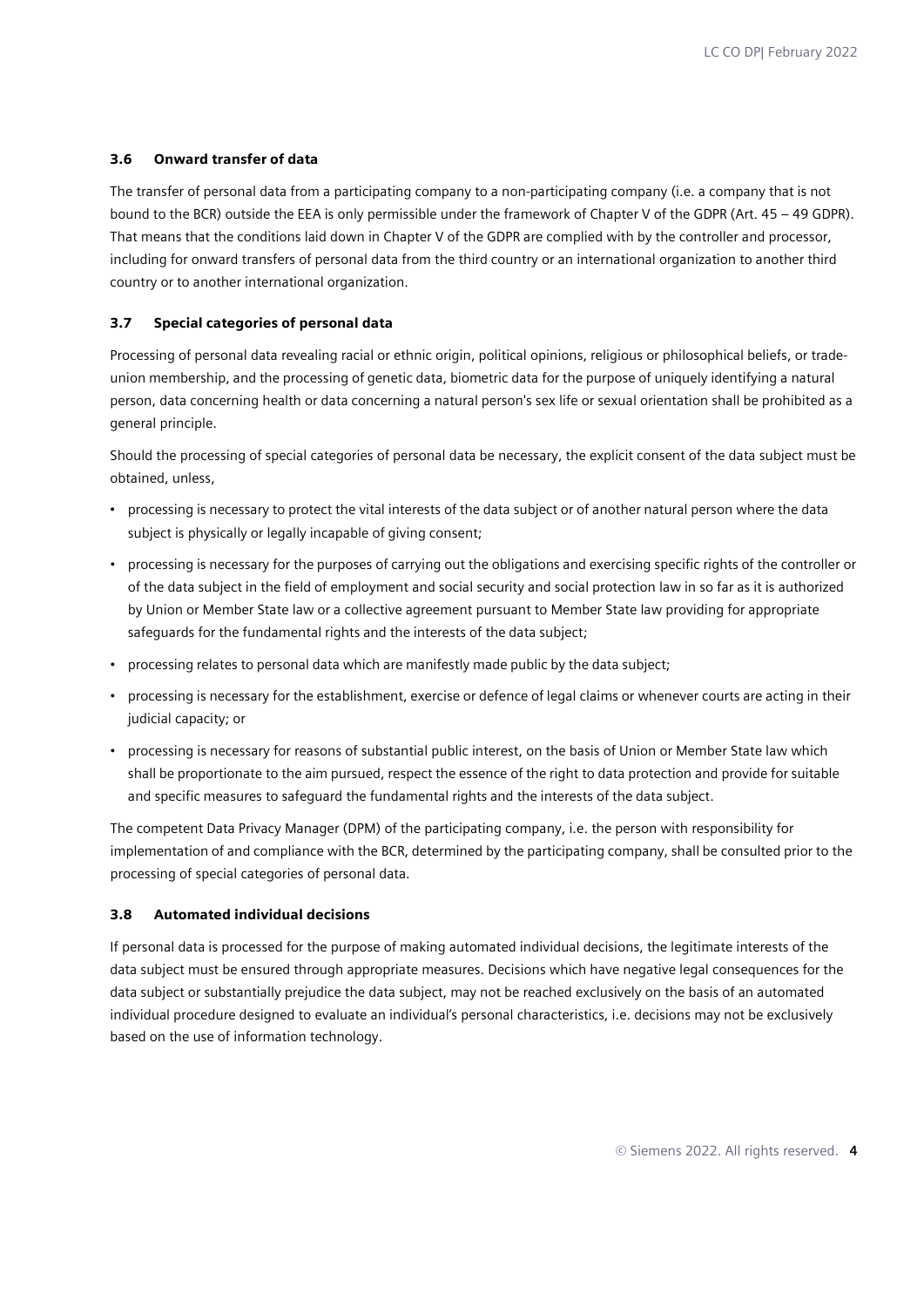#### 3.9 Data security

Controllers are to take appropriate technical and organizational measures to ensure the requisite data security, which protects personal data against accidental or unlawful erasure, unauthorized use, alteration, against loss, destruction as well as against unauthorized disclosure or unauthorized access. Having regard to the state of the art and the cost of their implementation, such measures shall ensure a level of security appropriate to the risks represented by the processing and the nature of the data to be protected. Special categories of personal data are to be given special protection.

The security measures to be provided relate in particular to computers (servers and workplace computers), networks, communication links and applications.

To ensure an adequate level of technical and organizational measures for data protection, the Siemens Information Security Policy was introduced with binding effect for the entire Siemens group by a Circular.

Specific measures used to ensure adequate protection of personal data include admission controls, system access controls, data access controls, transmission controls, input controls, job controls, availability controls and segregation controls.

All workplace computers – including mobile devices (e.g. laptops) – are complex password-protected and - as a general rule – have a hard drive encryption. The Siemens intranet has a firewall system to protect internal company content from unauthorized external access. Transmission of personal data within the company's own network is typically encrypted – to the extent that the nature and intended purpose of the personal data requires this.

#### 3.10 Confidentiality of data processing

Only personnel who are authorized and have been specifically instructed in compliance with data privacy protection requirements, may process personal data. Access authorization of the individual employee will be restricted according to the nature and scope of his/her particular field of activity. The employee is prohibited from using personal data for private purposes, from transferring or from otherwise making available personal data to unauthorized persons. Unauthorized persons in this context include, for example, other employees, to the extent that they do not require the personal data to complete their specialist tasks. The confidentiality obligation continues beyond the end of the employment relationship of the employee in question.

#### 3.11 Commissioned data processing

If participating companies commission another company to process personal data under the terms of these BCR, the following requirements must be observed:

- The processor is to be carefully selected by the controller; a processor shall be selected who is able to ensure the necessary technical and organizational security measures required to perform data processing in compliance with data privacy protection regulations;
- The controller shall ensure and regularly verify that the processor remains fully compliant with the agreed technical and organizational security measures;
- The performance of commissioned data processing must be regulated in a contract, in which the rights and obligations of the processor are unambiguously defined, including the duty to notify without undue delay any personal data breaches to the controller, whereby such personal data breaches should be documented (comprising the facts relating to the personal data breach, its effects and the remedial action taken) and the documentation should be made available to the supervisory authority on request;

© Siemens 2022. All rights reserved. **5**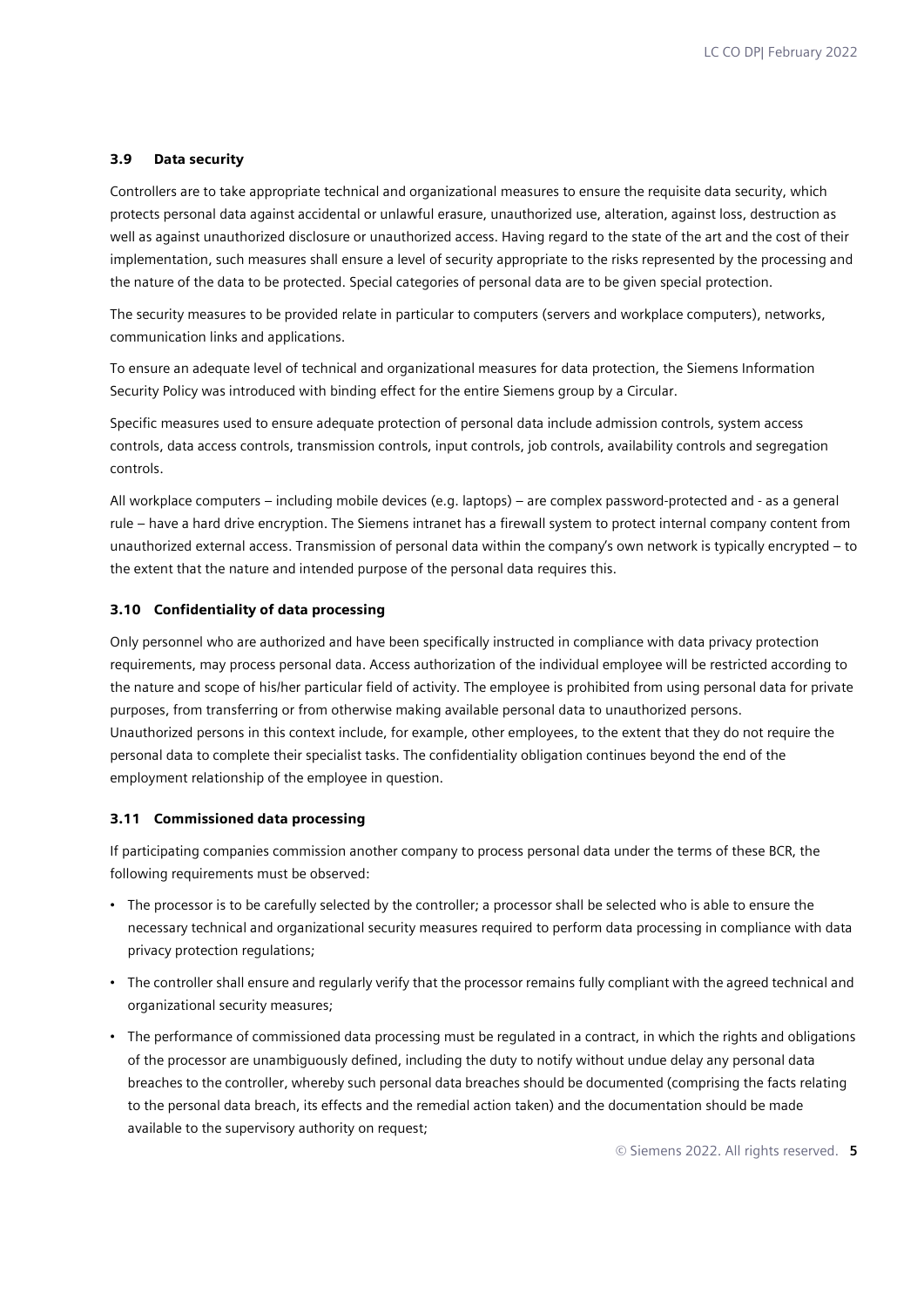- The processor must be bound by contract to process the data received from the controller only within the contractual framework and in accordance with the instructions issued by the controller. The processing of data for the processor's own purposes or for the purposes of a third party must be prohibited by contract; and
- The controller retains responsibility for the legitimacy of processing and continues to be the point of contact for the data subject.

## 4. Substantive rights of the data subject

Data subjects have the inalienable rights listed below in respect of their personal data processed by a participating company within the scope of these BCR.

- The data subject has the **right of access** and can demand communication to him/her in an intelligible form of the personal data processed in relation to him/her, of any available information as to its source, and the purpose of the processing. The data subject also has the right to information about the identity of the controller and, in the event of the transfer of personal data, the data subject also has the right to information about the recipients or categories of recipients. The right to information also covers the logical structure of automated processing operations, to the extent that automated decisions are affected. When provided for by applicable local law, the data subject does not have a right to information if it would involve considerable impairment of business purposes, including specifically if the disclosure of business secrets and the interest in safeguarding the business secrets outweighs the data subject's interest in disclosure. Local legal regulations may restrict the data subject's right to information if this right is exercised repeatedly within a short period of time, unless the data subject can show a legitimate reason for the repeated assertion of claims for information. The participating company may charge the data subject a reasonable fee for providing the information, to the extent that the applicable national law permits this.
- The data subject can demand rectification if his/her personal data is found to be incorrect or incomplete.
- The data subject has the right to demand that his/her personal data is restricted if it is not possible to establish the accuracy of the personal data.
- The data subject has the right to demand that his/her personal data be erased if the data processing was unlawful or has become unlawful in the interim or as soon as the data is no longer required for the purpose of the processing. Justified claims by the data subject for erasure are to be acted on within a reasonable period, to the extent that statutory retention periods or contractual obligations do not prevent erasure. In the event of statutory retention periods, the data subject may demand that his/her data be restricted rather than erased. The same applies if it would be impossible to erase the data.
- The data subject has the right to object to the processing of his/her personal data for advertising purposes or for purposes of market research and/or opinion polling purposes. The data subject shall be informed of his/her right to object free of charge.
- The data subject also has a general right of objection to the processing of his/her personal data, if because of the data subject's special personal situation, the legitimate interest of the data subject outweighs the legitimate interest of the controller in processing the personal data.

The data subject can assert the above rights in writing vis-à-vis the participating company, the competent DPM of such participating company or the Global Data Privacy Function of Siemens AG. The justified request of the data subject shall receive a response from the contacted entity within a reasonable period. The response shall be in written form (e-mail is sufficient).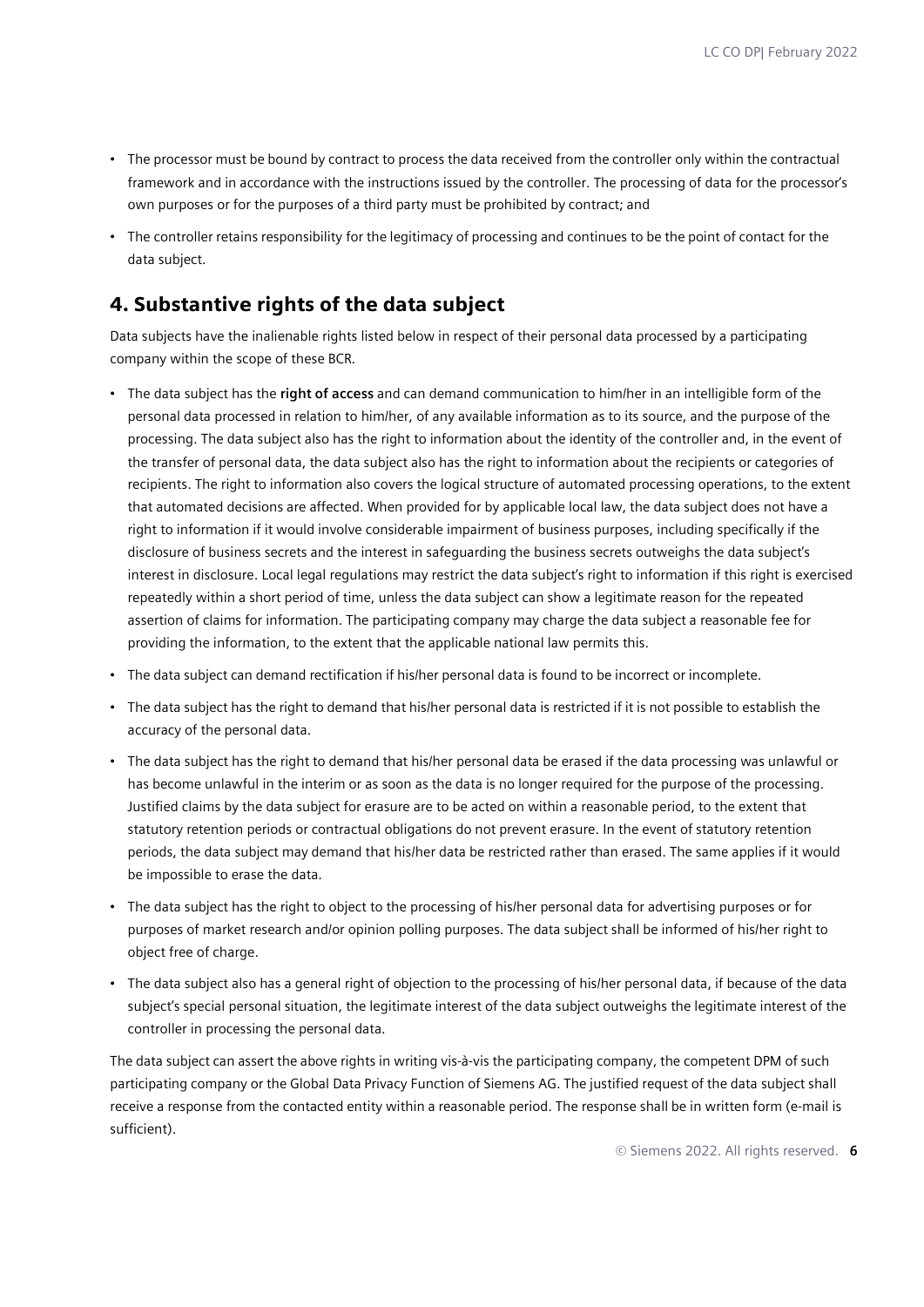## 5. Binding nature vis-à-vis data subjects

The provisions in the BCR contained in this document are also binding vis-à-vis data subjects, by virtue of third-party beneficiary rights.

Data subjects can choose to lodge a complaint for non-compliance with the regulations of the BCR contained herein by a participating company either against the participating company or against Siemens AG.

In addition, data subjects are entitled to enforce compliance with one of the above-mentioned third party beneficiary rights by a participating company, by lodging a complaint before the competent data protection authority or by seeking other legal remedies in the competent courts. Data subjects may claim compensation for damages.

Data subjects can choose to lodge such a complaint

- before the jurisdiction of the participating company that transferred the data; or
- before the jurisdiction of the headquarters of Siemens AG; or
- before the competent data protection authority and the competent court of the EU member state.

This means that in the event of a breach of the BCR regulations by a participating company established outside the EEA, courts and authorities within the EEA are also competent. The data subject holds the same rights vis-à-vis the participating company that has accepted liability, as if the breach had been committed by a participating company established in an EEA country.

The competence of courts and authorities in the EEA as described above does not apply, however, if the data recipient is established in a country outside the EEA but that country does have an adequate level of data protection as acknowledged by a decision of the EU Commission.

In order to ensure that data subjects enjoy legally enforceable third party beneficiary rights also in those countries where the granting of third party beneficiary rights in the BCR document might not be sufficient, Siemens AG will – to the extent necessary – draw up additional contractual agreements with the relevant participating companies allowing for this.

## 6. Complaint process

Data subjects can contact the competent complaint handling department in Siemens AG (for contact details see Section 10) or the participating company's competent DPM, at any time, with complaints about a breach of the BCR by a participating company or with any questions. The data subject shall be given prompt confirmation of receipt of the complaint at the entity contacted and the complaint shall be processed without undue delay and within one (1) month of receipt of the complaint; in complex or in exceptional cases within three (3) months of receipt of the complaint, with the duty to inform the data subject accordingly. This timeframe can be reasonably exceeded in case of delays not attributable to participating company, e.g. in case of a failure of the data subject to timely provide information that is reasonably necessary.

The employees involved with complaint processing in the competent complaint handling department benefit from an appropriate level of independence in the exercise of this function.

In any inquiry, the participating company and Siemens AG are obligated to cooperate with the data protection authorities of the country and to respect their opinions.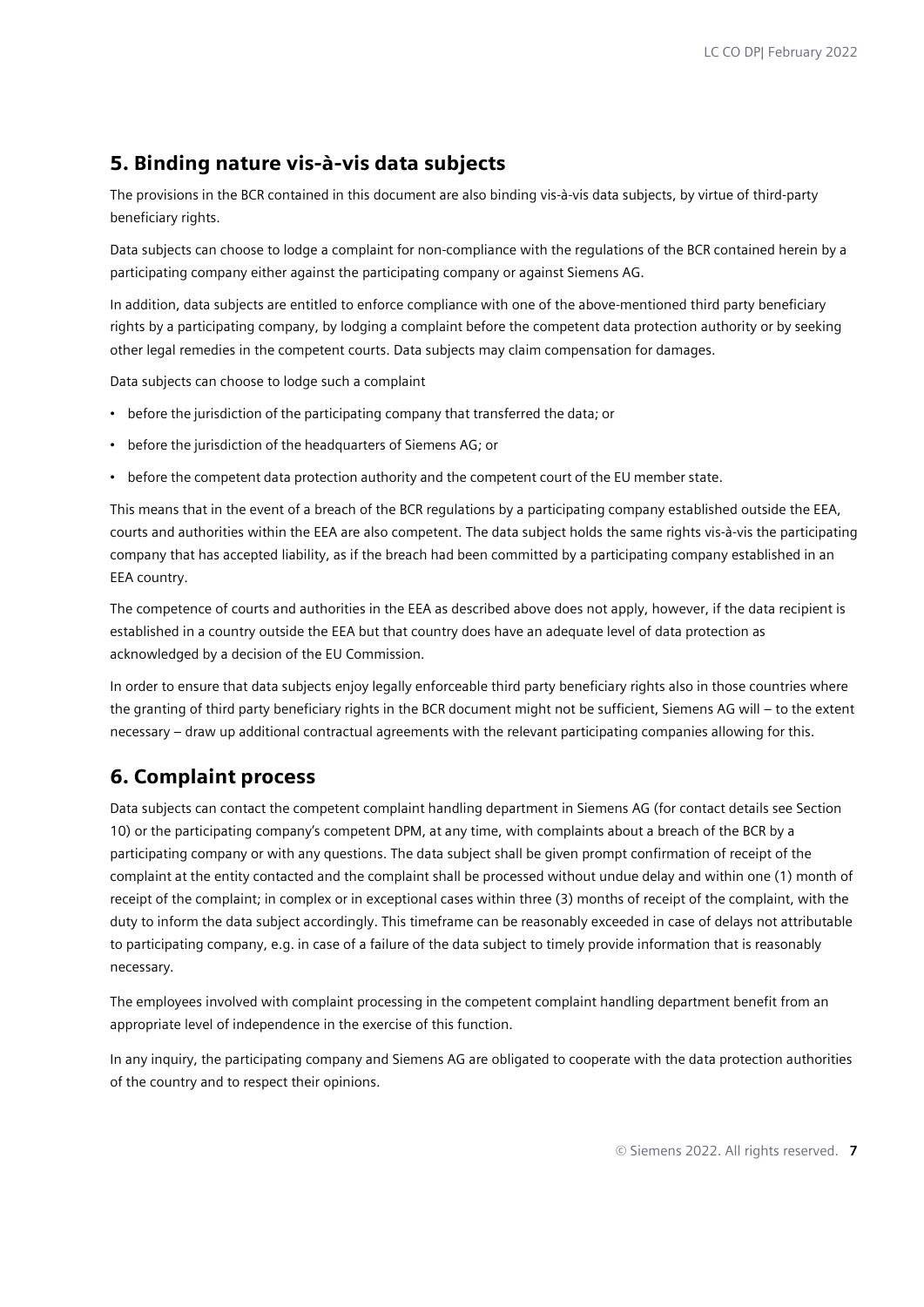## 7. Mutual assistance and cooperation with the data protection authorities

Siemens AG and the participating companies will trustfully cooperate and support one another in the event of inquiries and complaints from data subjects with regard to non-compliance with the BCR.

Siemens AG and the participating companies further undertake to trustfully cooperate with the competent data protection authorities in the context of implementation of the BCR. They will answer BCR-related requests from the data protection authority within an appropriate timeframe and in an appropriate fashion and will follow the advice and decisions of the competent data protection authority with regard to implementation of the BCR.

Where a data protection impact assessment under Art. 35 GDPR indicates that the processing would result in a high risk in the absence of measures taken by the controller to mitigate the risk, the competent supervisory authority should be consulted prior to the processing (Art. 36 GDPR).

## 8. Relationship between BCR and local statutory regulations

The legitimacy of processing of personal data is judged on the basis of the applicable local law. To the extent that the applicable local law stipulates a higher level of protection of personal data than these BCR, data processing shall be in accordance with the applicable law. Each participating company shall check for itself (e.g. through its DPM or by the legal department), whether such local statutory regulations (e.g. data privacy laws) exist and shall ensure compliance with these. If the applicable local law provides a lower level of protection for personal data than these BCR, the present BCR shall be applied.

In the event that obligations arising from the applicable local law are in conflict with the BCR, the participating company shall inform the Global Data Privacy Function of Siemens AG without undue delay. The Global Data Privacy Function of Siemens AG will record the reported conflict in the status overview.

The Global Data Privacy Function will inform all participating companies which previously transferred data to the participating company in question, of the reported conflict between the BCR and the local law and will also inform the competent data protection authority of the regulatory conflict and, together with the data protection authority and the participating company, will seek a practical solution that comes as close as possible to the principles in the GDPR.

## 9. Liability

Siemens AG assumes liability for non-compliance with the BCR by participating companies established outside the EEA. Siemens AG undertakes to monitor BCR compliance by participating companies established outside the EEA and to ensure that participating companies established outside the EEA take the necessary corrective actions to remedy breaches of the BCR.

Siemens AG further undertakes to pay compensation for damages in the event of a proven breach of the BCR and a resulting violation of a data subject's rights.

The burden of proof lies with Siemens AG. Siemens AG shall demonstrate that no breach of the BCR has taken place or that the participating company established outside the EEA is not responsible for the breach of the BCR on which the data subject's claim for damages is based.